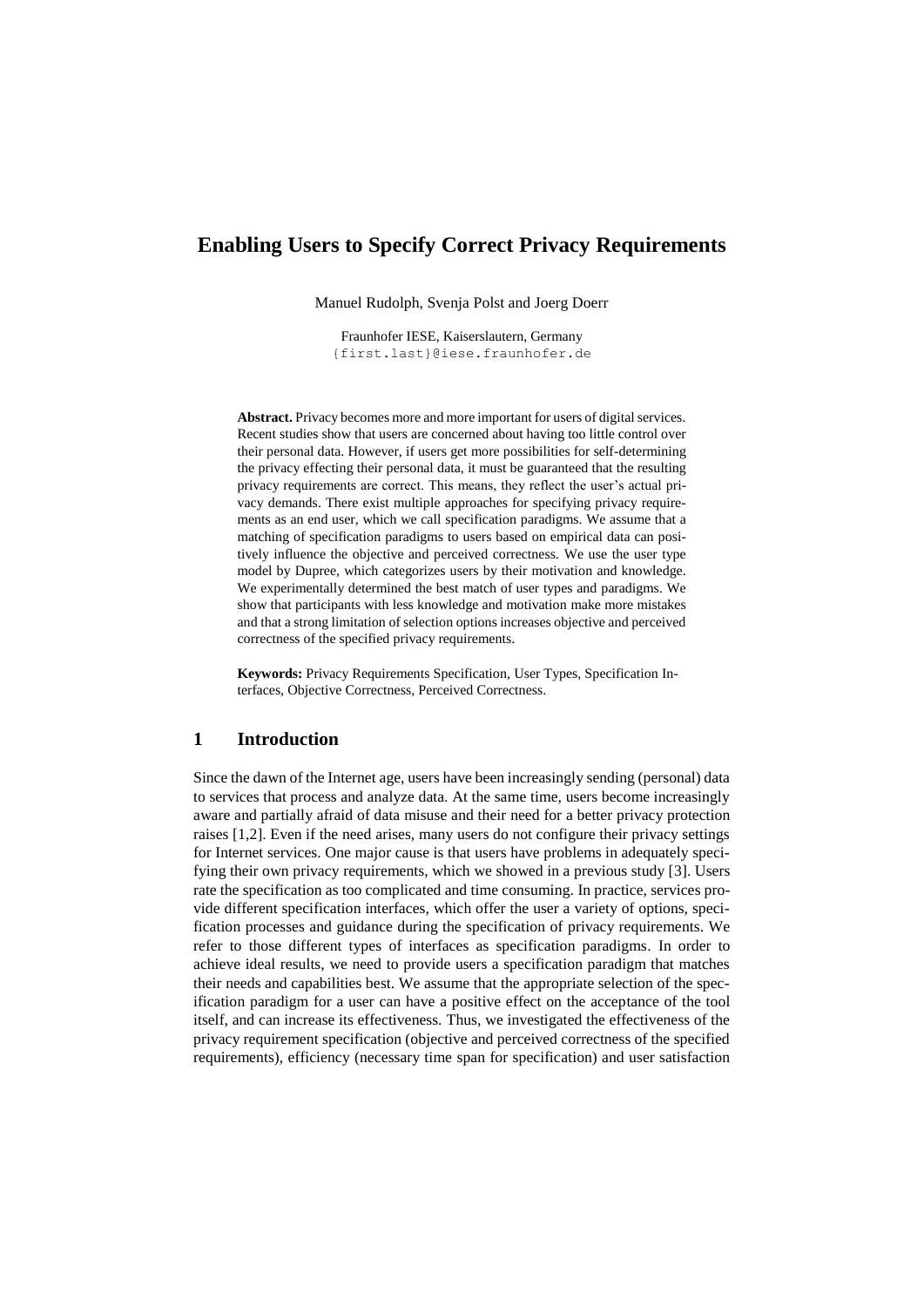(how much users like the paradigm). Our results regarding user satisfaction and efficiency were published in [\[20\]](#page-15-0). In this article, we focus on the effectiveness. The susceptibility to mistakes should always be of particular interest. Users are very different with respect to their capabilities (e.g., knowledge, available time and cognitive capacity) and preferences (interaction processes they like). Thus, there will probably not be a specification paradigm that delivers the best results for all user types. We use the model of Dupree for clustering users into user types [\[5\]](#page-14-3). Whether a paradigm fits a user depends on his specific characteristics. The lack of work on matching specification paradigms to user types motivated this work. Our main contributions in this article are observations and recommendations for best suitable specification paradigms for specific user types regarding effectiveness. They are derived from an experiment in which we asked users representing different personas to solve tasks with four specification paradigms. We measured mistakes produced by the users and the users' perception of correctness.

In this paper, we present the used specification paradigms and their derivation from literature and practice in Section 2. In Section 3, we discuss available user type model in literature and discuss the selection of the Dupree model. Next, we explain the design and execution of our experiment in Section 4. We present and discuss the results in Section 5. Finally, we conclude and discuss future work in Section 6.

# **2 THE VARIETY OF PRIVACY SPECIFICATION INTERFACES**

Users specify their privacy requirements as policies in different systems using specification interfaces. Depending on the system, different types of specification interfaces are offered, which we call specification paradigms. These differ in following aspects:

- Specification process: With which interactions do users set their privacy requirements in the interface?
- Number of decisions: How many decisions do users have to take in the specification?
- Degree of guidance: How much support is given to users during specification?

In the following, we identified relevant privacy specification approaches and interfaces in the state of the art and practice and derived appropriate specification paradigms.

## **2.1 Related Work regarding End-user Privacy Specification Interfaces**

In the state of the art, a lot of work was performed in the area of specifying privacy requirements in form of machine-understandable policies by experts. Even if the focus of our work is to enable non-experts to specify privacy requirements in natural language, the interface concepts for machine-understandable policies can be transferred to natural language interfaces for privacy policy specification.

PERMIS [\[13\]](#page-15-1) is a generic RBAC-based (Role-Based Access Control) authorization infrastructure. PERMIS policies are created, for example, via a "Policy Wizard". This tool uses a step-by-step specification wizard as the policy specification paradigm. It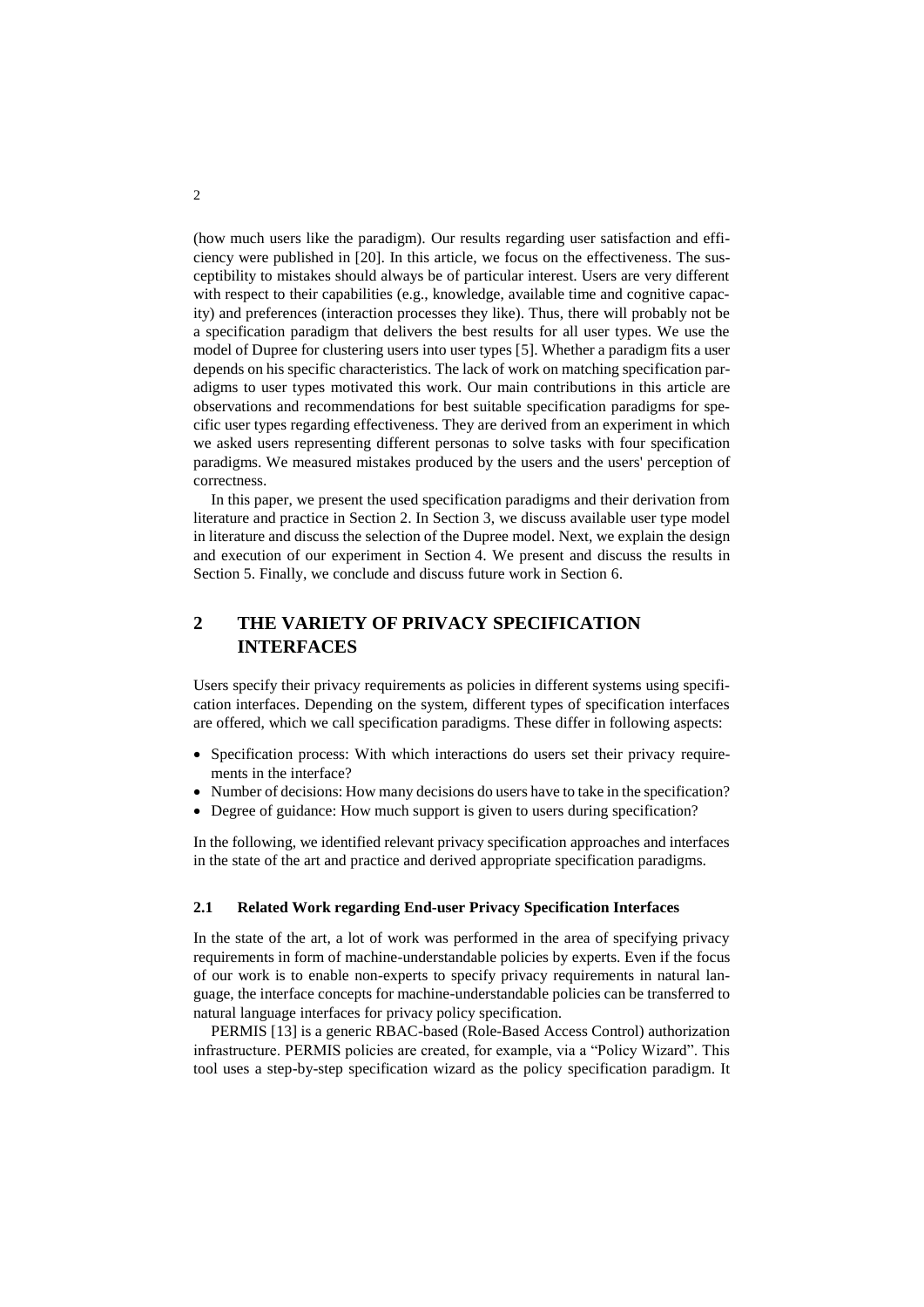asks supportive questions to guide the user through the specification process. KAoS [\[15\]](#page-15-2) is a policy and domain service framework. It contains the KAoS Policy Administration Tool (KPAT) that is based on natural English sentences using hypertext templates. Policy templates are specified in an ontology and specified policies are automatically transformed into machine-readable equivalents. Johnson et al. [\[14\]](#page-15-3) describe a method and a tool named SPARCLE for eliciting concrete security requirements of users with varying background knowledge. The tool allows the user to enter his security requirement in natural language or in a structured natural language-based format. SPARCLE can transform the structured format into machine-understandable policies. P3P (Platform for Privacy Preference Project) is a protocol that allows websites to declare their intended use of information they collect from users [\[18\]](#page-15-4). In addition, APPEL (A P3P Preference Exchange Language) was developed for users to describe collections of privacy preferences [\[19\]](#page-15-5). Fang and LeFevre [\[17\]](#page-15-6) propose an active learning wizard that enables users to set their own privacy and security policies by making regular, brief decisions on whether or not to share a particular data item with an entity.

Besides the academic approaches, many domain specific policy authoring tools exist in practice. The Local Group Policy Editor of Windows systems (e.g., Windows 7) mainly targets system administrators and offers a variety of settings (e.g., firewall settings, password policies, startup/shutdown scripts) for Windows environments. Facebook allows its users to specify their privacy requirements in a very fine-grained manner. Even if studies revealed that users expected in some cases a different behavior from the specified privacy policies [\[16\]](#page-15-7), they are in general empowered to specify them at all. Both tools, the Windows editor as well as the Facebook privacy settings, provide a lot of specification support, such as explanations or examples. They use template based specification and small wizards for specific security and privacy settings. All modern browsers contain privacy and security settings. Google Chrome (Version 64), Microsoft Edge (Version 41) and Mozilla Firefox (Version 52) allow their users to enable and disable pre-defined default privacy and security policies. The Microsoft Internet Explorer (Version 11) uses a security level approach for setting the coarse-grained security settings. If required, users can customize these security levels by selecting from predefined default options. For the privacy requirements in online accounts, Google has introduced a privacy check wizard that guides the user through multiple pages to configure the use of personal information by Google services and third parties.

## **2.2 Selected Specification Paradigms**

We found that all specification paradigms from literature and practice differ in their configurability (how many decisions they request) and their guidance (how much help does the user receive during the specification). We rated all specification paradigms accordingly and selected paradigms (All Screens displayed to the subjects and further supplementary material such as sample solution and access to primary data can be found in [\[22\]](#page-15-8)) with all four combinations of high and low configurability (C) and guidance (G):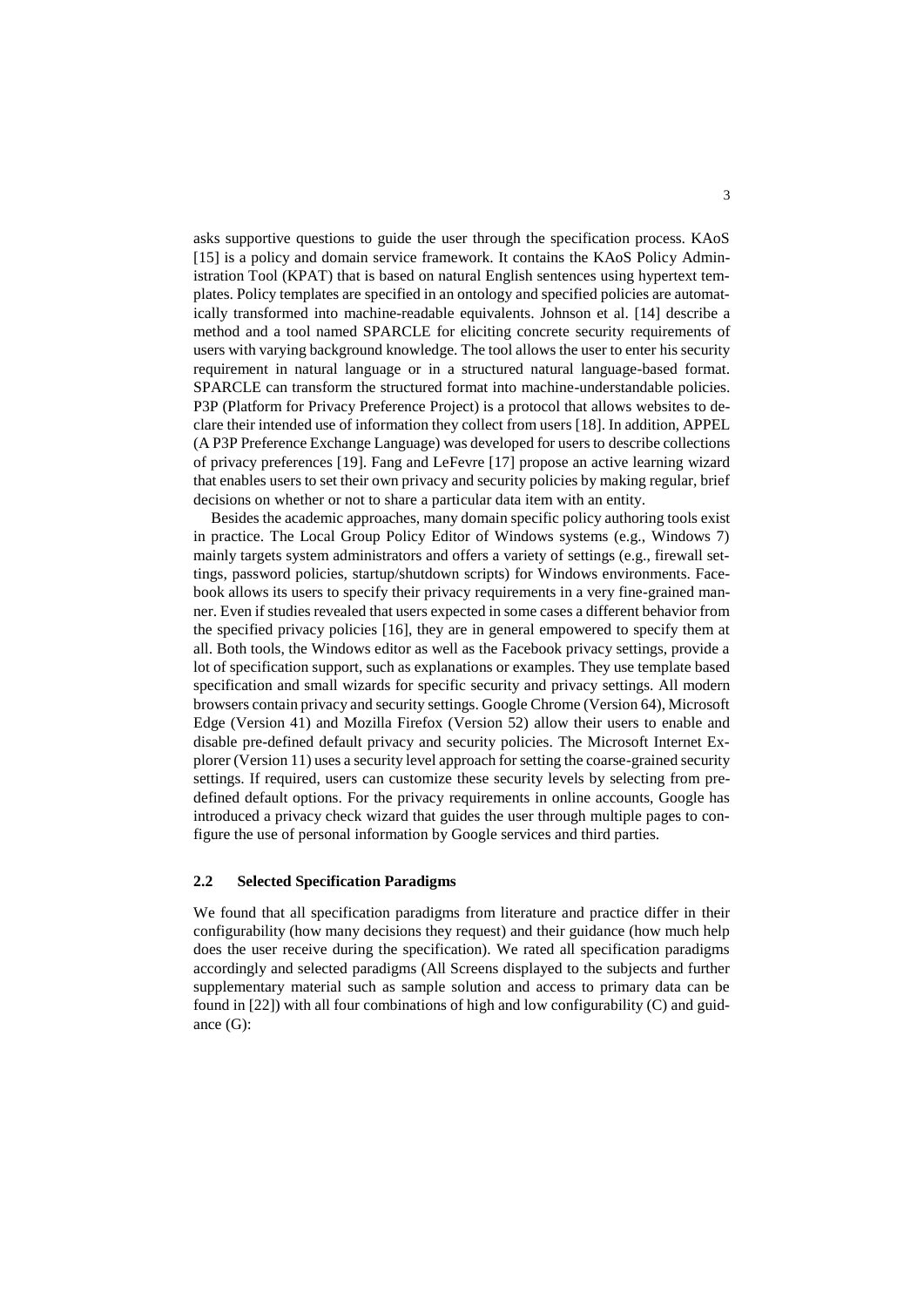- 1. Template instantiation (high-C, low-G): The user can instantiate desired privacy requirements by adjusting selection options in a template-based interface. The templates offer multiple decisions and thus allow a fine-grained specification of own privacy requirements. The user can choose the order of specification.
- 2. Default Policies (low-C, low-G): The user can chose from multiple predefined privacy policies per topic. The number of decisions in the specification is limited.
- 3. Wizard (high-C, high-G): The user can instantiate privacy requirements based on a template-based interface, which is split in several small steps. The user cannot decide on the specification order. The specification process is well guided in each step.
- 4. Security levels (low-C, high-G): The user can select a level of privacy that contains a predefined set of default privacy requirements without having customization possibilities per requirement.

## **3 THE DIFFERENT TYPES OF USERS**

Each user has different characteristics, capabilities and resources. This leads us to the assumption that different paradigms are likely to fit differently well to a certain user. To explore the relationship between suitable specification paradigms and users, we first explored related work regarding user type models and then selected a model for clustering users according to relevant characteristics.

### **3.1 Related Work regarding User Type Models**

There are several ways to cluster users into categories that explain their character traits and behavior. Some clustering methods describe human traits and behavior in general, i.e., they are not bound to a particular situation or domain. Examples are the Big Five personality traits [\[6\]](#page-14-4), Keirsey's Temperaments [\[7\]](#page-14-5) and the Myers-Briggs Type Indicators [\[8\]](#page-15-9). Besides the generic clustering approaches, other work relates to the use of computers and the character traits relevant for security and privacy decisions. For example, Westin's classification is based on users' privacy concerns. In most of his 30 privacy surveys, he clusters the users into three categories: Fundamentalist (high concern), Pragmatist (medium concern), and Unconcerned (low concern). Westin's approach is controversially discussed in the literature. For example, Urban and Hoofnagel [\[9\]](#page-15-10) argue that Westin's work is neglecting the importance of knowledge or available information about privacy practices, domain specific business processes. Smith's approach "Concern for Information Privacy (CFIP)" [\[10\]](#page-15-11) measures the privacy concern of a person as a numerical value based on a calculation on fifteen statements about privacy. The scenarios of CFIP are kept quite abstract and do not directly relate to online services that collect and process user data. Malhotra et al. improved and extended previous work (e.g., CFIP) in their approach called Internet Users' Information Privacy Concerns (IUIPC) [\[12\]](#page-15-12). They reflect the concerns of internet users about information privacy with a special focus on the individuals' perception of fairness in the context of data privacy. Morton's Information Seeking Preferences [\[11\]](#page-15-13) are an ap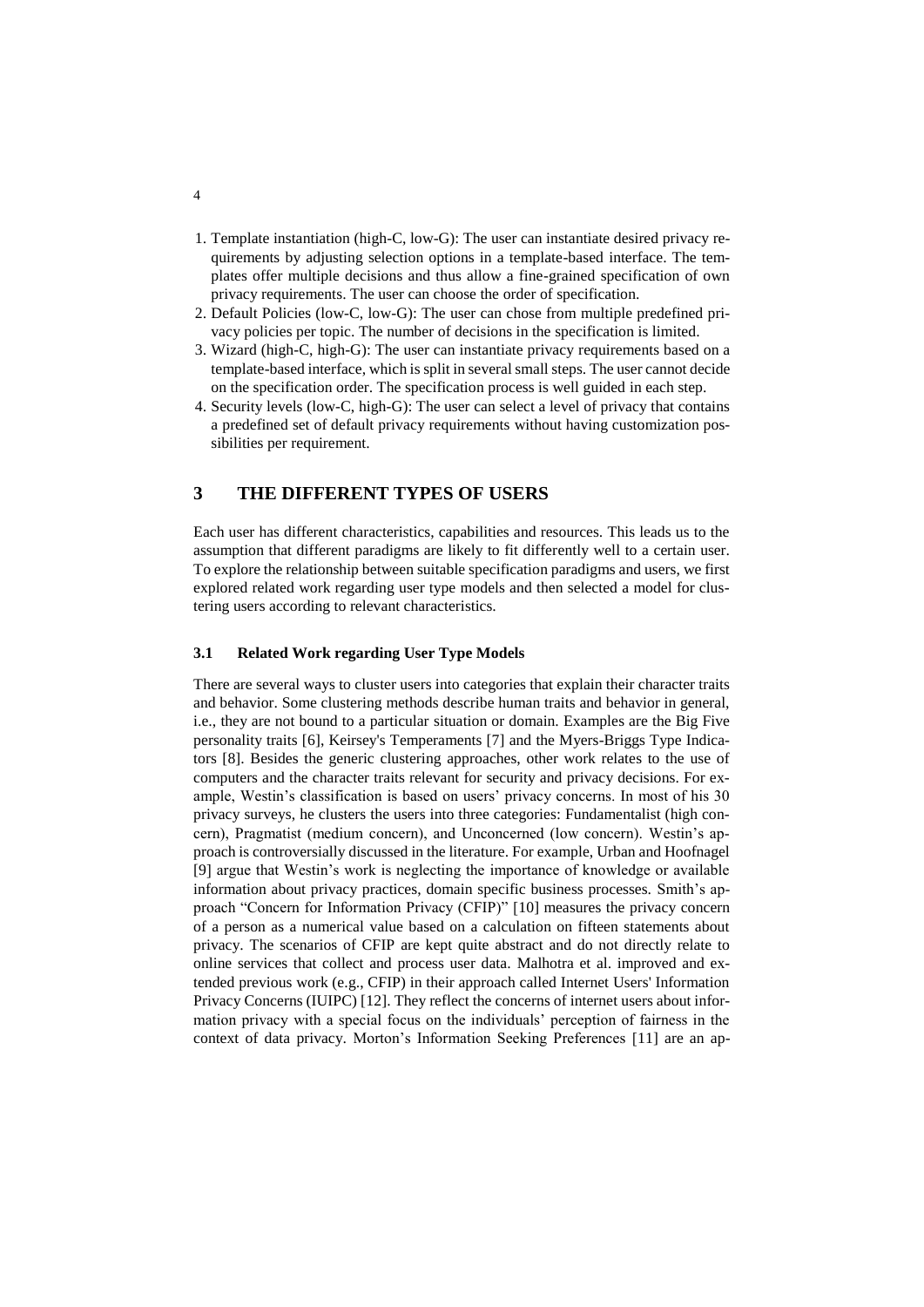proach to cluster users into five groups based on the ranking of 40 privacy related statements. The groups are: Information controllers, security concerned, benefit seekers, crowd followers and organizational assurance seekers. Considering the criticism on Westin's privacy indexes, Dupree proposed her privacy personas [\[5\]](#page-14-3). Those five personas can be differentiated on two attributes of the user: the user's knowledge about security and privacy as well as the user's motivation to spend effort to protect privacy and security. The personas also describe the handling of personal data in the internet age and the general need for security in the IT sector.



<span id="page-4-0"></span>**Fig. 1.** Left: Classification of different user type models | Right: Dupree' Persona Matrix

## **3.2 Selection of the User Type Model**

When searching for the appropriate model, we found that all available models can be characterized by two properties: focus on IT security and privacy and focus on technical systems (see **[Fig.](#page-4-0) 1** left). In both cases, there are very special models developed for a specific subdomain or system as well as generic approaches. We chose the Dupree model [\[5\]](#page-14-3) as a suitable middle way. This model mainly distinguishes users by their motivation and their knowledge to specify privacy requirements (see **[Fig.](#page-4-0) 1** right). Dupree has derived the five personas from personal interviews with 32 university related digital natives, who had an average age of  $26.3$  (SD = 5.9). The personas are:

- Marginally Concerned: Low knowledge and low motivation
- Amateur: Medium knowledge and medium motivation
- Technician: Medium knowledge and high motivation
- Lazy Expert: High knowledge and low motivation
- Fundamentalist: High knowledge and high motivation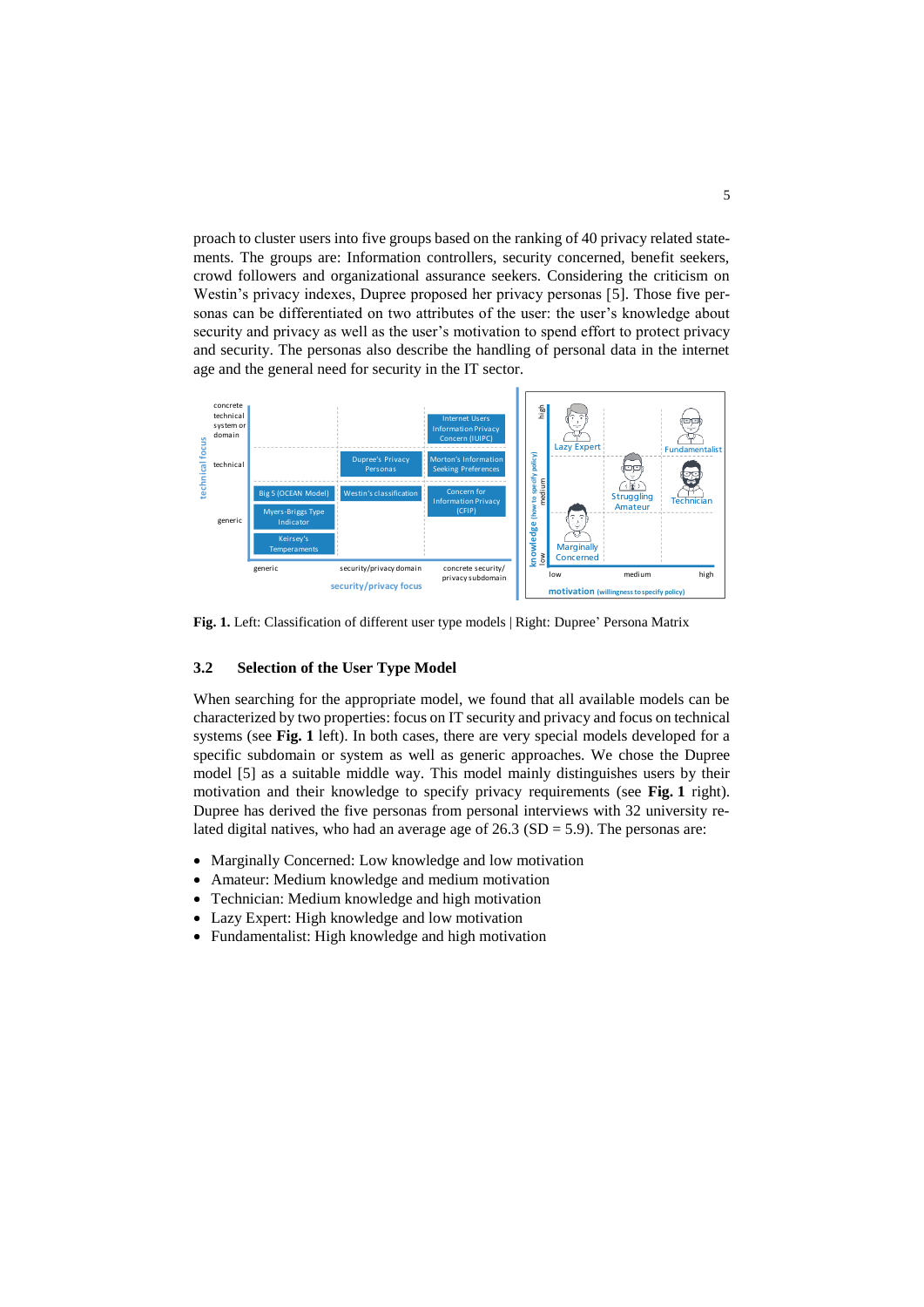## **4 EXPERIMENT DESIGN AND EXECUTION**

## **4.1 Research Questions**

The experiment objective was to identify which paradigms are suitable for a specific persona with regard to objective and perceived correctness. Each paradigm requires the user to make a certain number of decisions during the specification of privacy requirements. If the decision taken differs from the sample solution, we regard this deviation as a mistake. We consider a paradigm to be suitable if the ratio of mistakes to all decisions is low (high objective correctness). Moreover, we aimed at finding the best matching paradigm for a precise self-estimation with respect to the objective correctness (Can people estimate that they made mistakes?). We defined following research questions:

- RQ1: Which paradigm best suits a particular type of person (represented by a persona) in terms of objective correctness?
- RQ2: Which paradigm is best suited to a particular type of person (represented by a persona) in terms of correctly estimated perceived correctness (confidence regarding objective correctness)?

## **4.2 Scenario & Tasks**

The scenario and the corresponding privacy requirements in the experiment were derived from a real project in the context of the digitization of rural areas using the RE method described in [\[21\]](#page-15-14).In this method, workshops with users and experts of the problem domain are conducted with selected State of the Art RE methods in order to elicit relevant templates of privacy requirements. In the project, village citizens have access to digital services such as an online marketplace with local merchants, a delivery service where citizens deliver goods from local merchants to other citizens (called BestellBar) and a digital village bulletin board. The participants should imagine that they use these novel, digital services of this project and that this has potential privacy impact to them as personalized data is used in those services. The participants had the task to adjust the privacy requirements of these services to given privacy requirements. The requirements were not their own but specified by the authors of this paper. The presetting of the privacy requirements was necessary so that all participants could use the specification interfaces in a comparable way. This enabled us to compare the measured mistakes made by the participants.

The requirements were described as part of the six tasks. One task was, for instance; "When I place an order in the BestellBar app, I do not under any circumstances want to receive advertising from other providers that refers to the ordered product. They may not use my data." The requirements did not match one-to-one with the wording in the specification interfaces, because a one-to-one match would cause that the participants compare the buzzwords of the task and the interfaces but not the semantic content.

The scenario description and the tasks were provided on a digital handout, which the participants were advised to print out. The scenario description was supported by a short video that introduces the novel, digital services for citizens of a village. Four

6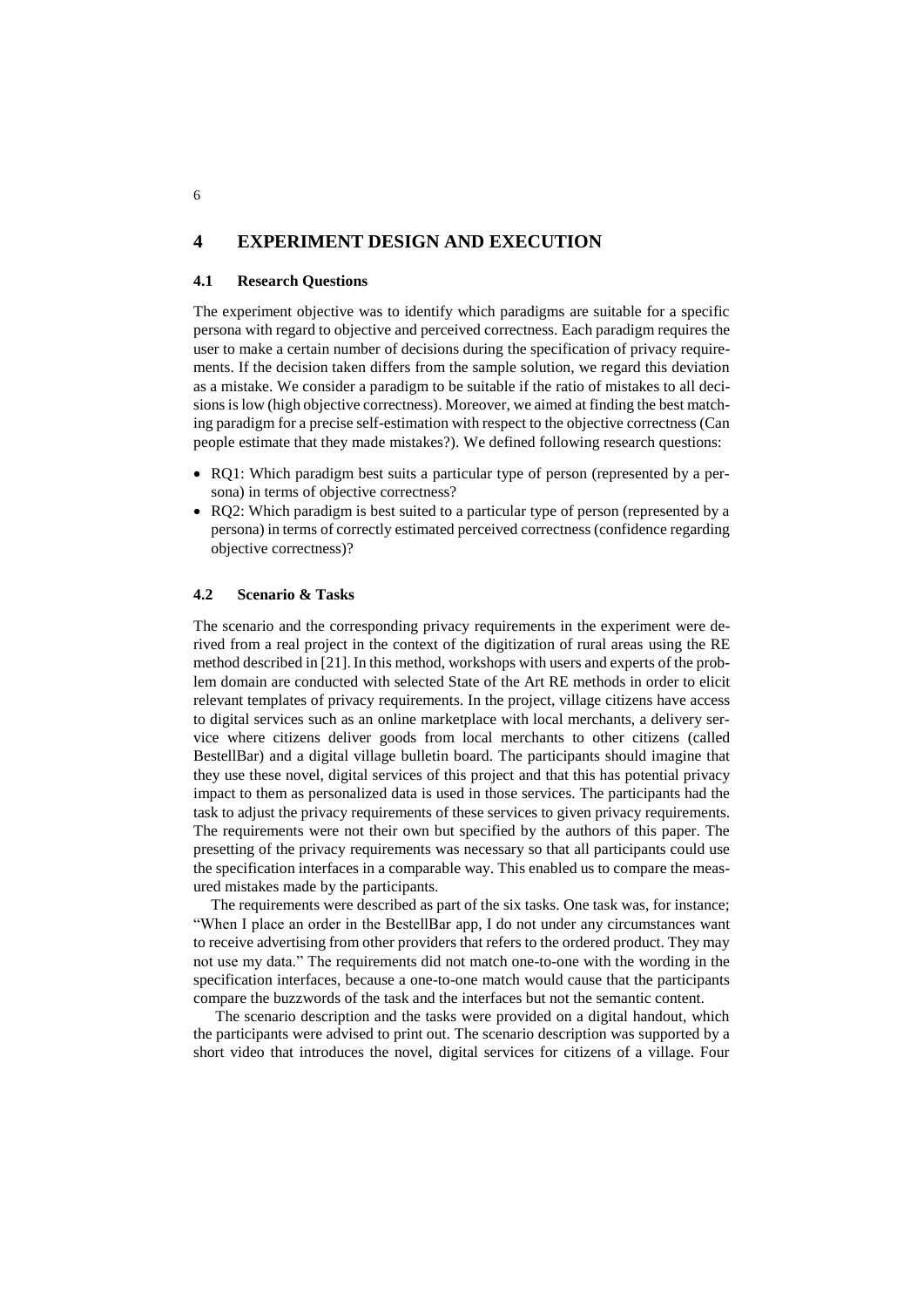specification interfaces were created according to the selected specification paradigms presented in Section 2.2. We refer to these interfaces as the four specification paradigms in the following. The participants had to complete the same six tasks for each specification paradigm. The introduction material is presented in the supplementary experiment material [\[22\]](#page-15-8).

All implementations of the specification paradigms in this experiment use the same templates, which is the outcome from the used RE method [\[21\]](#page-15-14). The paradigms template instantiation and wizard let the participant instantiate concrete privacy requirements from the templates. The paradigms default policies and security levels provide a limited list of already instantiated privacy requirements from the templates to choose from. In case of the paradigm security levels, the user can chose from three different sets of privacy requirements. All tasks in the experiment can be solved with all four specification paradigm implementations.

During the experiment design we had to decide whether we should provide a perfect match with the tasks for the paradigm security levels. This means that one of the security levels solves all tasks of the scenario. Such a perfect match is unlikely in real life. However, the lack of a perfect solution could confuse the participants in the experiment letting them abort. In addition, a massive influence on the experiment results (correctness and satisfaction) was expected. Thus, we decided to have a perfect match because we did not want to compromise the proper execution of the experiment.

### **4.3 Procedures and Instruments**

Our experiment was created as a publically available online experiment. In order to avoid misuse, a participant could only start the experiment once with a unique eight digit participant id. It was possible to interrupt the experiment and continue with the participant id in the same place. However, it was not possible to repeat already executed steps. The experiment was provided in German and English.

Our experiment was structured as follows. First of all, the participants had to agree to an informed consent and confirm that they are at least 18 years old. Thereafter, the participants had to answer demographic questions about age, gender and educational level as well as their relationship to the authors' institutions and their research topics. The answers were used to determine whether the participants' characteristics and capabilities have an impact on the results of the experiment. Then, a self-assessment followed about one's own expertise and motivation in the areas of IT security and protection of one's own privacy as well as experience in dealing with digital services. Afterwards, the participants were asked to select the persona out of the five offered personas that they think fits best to them. All five personas of Dupree were described on the basis of nine to twelve original character traits [\[5\]](#page-14-3) formulated in the ego-perspective. The order of the personas displayed was randomly determined. Thereupon, the scenario including the concrete tasks (privacy requirements) was explained by video and handout. Next, the participants were instructed that on the following pages they should set all the privacy requirements for each of the four different specification paradigms: default policies, security levels, template instantiation and wizard. The order in which the specifi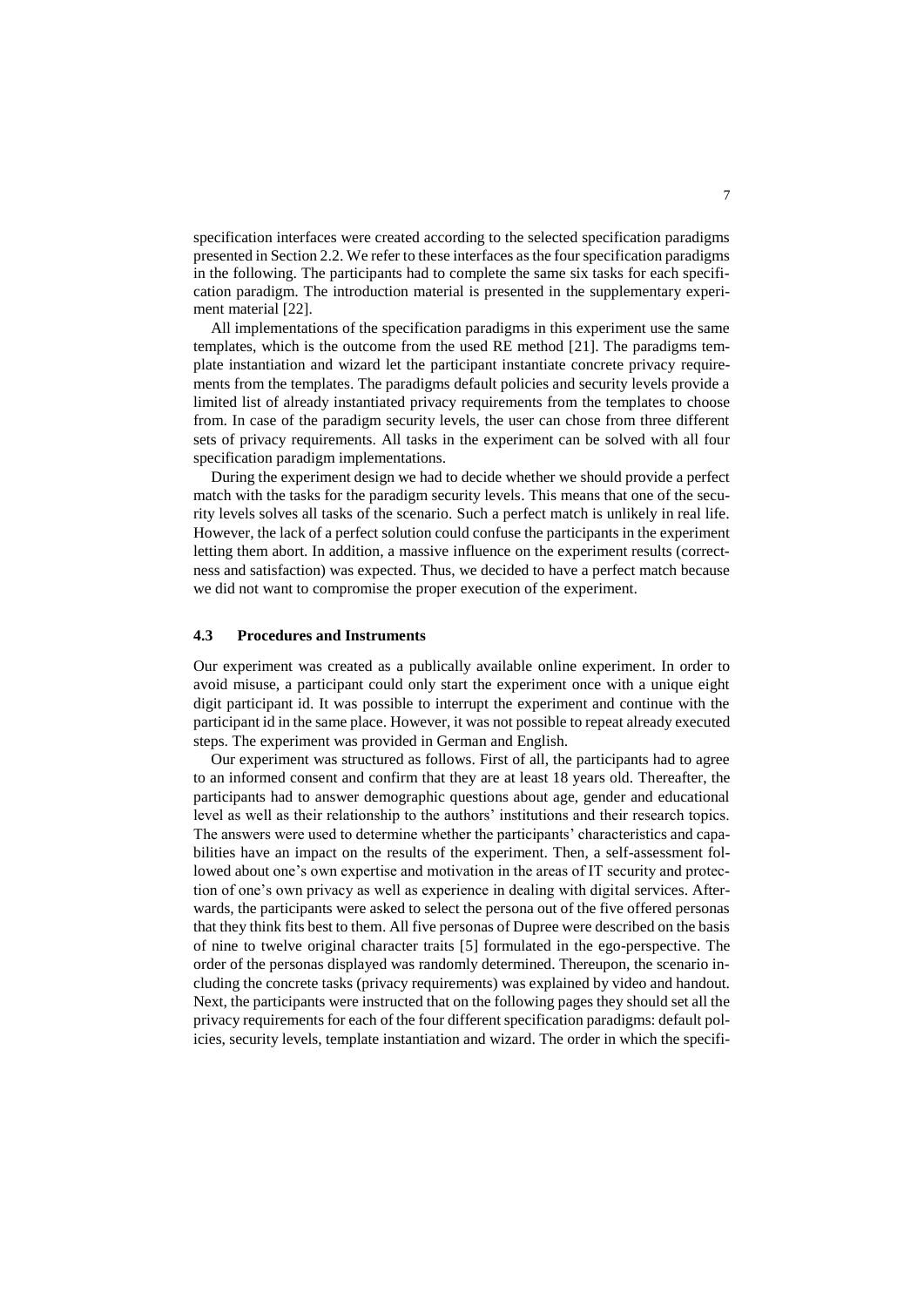cation paradigms were presented to the participants was randomly determined to minimize learning effects. After each specification paradigm, the participants were asked whether they thought they did mistakes, how they liked the current type of specification in the current scenario and how they would like it transferred to real life. After completing the four specifications, the participants were asked to rank the four specification types according to their preference of using them in real life. Finally, participants should determine how well they can identify with the scenario and the chosen persona. Screenshots showing all steps of the experiment can be found in the supplementary experiment material [\[22\]](#page-15-8).

#### **4.4 Execution**

We acquired the participants by means of a non-binding invitation by e-mail in the circle of friends and acquaintances of the authors as well as in the authors' institution. The participants were asked to forward the non-binding invitation to other persons. We sent each interested person a specific invitation email with a handout attached. The handout contained instructions for starting and conducting the experiment, the individual participant id and the scenario description. We sent 120 personal invitation emails and deleted them directly after sending in order ensure the anonymity of the participants. The online experiment was available for 14 days. Participants were informed about the approximate duration of the experiment of 30-40 minutes, but had no time limit for completion.

### **4.5 Data Analysis**

All statistical analyses were conducted with SPSS 19 and Microsoft Excel. First of all, the plausibility of the self-selection of personas was checked by analyzing whether the self-reported security knowledge matches the persona classification by Dupree (see [\[5\]](#page-14-3)). Moreover, we analyzed how well participants identified with the selected persona.

To answer RQ1, the number of mistakes was analyzed. The different paradigms required different numbers of decisions: One decision in security levels, six decisions in default policies, 18 decisions in template instantiation and 18 decisions in wizard. This means that the pure number of mistakes is not directly comparable, but the ratio of incorrect decisions had to be compared. To evaluate the differences between the paradigms, Wilcoxon signed rank test were used. We also performed a Kruskal-Wallis (suitable for small sample sizes) test ( $\alpha = 0.05$ ) to investigate whether the persona has an influence on the objective correctness. The fundamentalist were excluded from analysis because of their small number.

To answer RQ2, we investigated whether there is an influence of the persona on the perceived correctness or not. The perceived correctness was measured by asking the participants after the use of each paradigm whether they think that they solved all tasks in the paradigm correctly (zero mistakes). A Fisher's exact test, which is a test for small sample sizes, was performed for the results of each paradigm.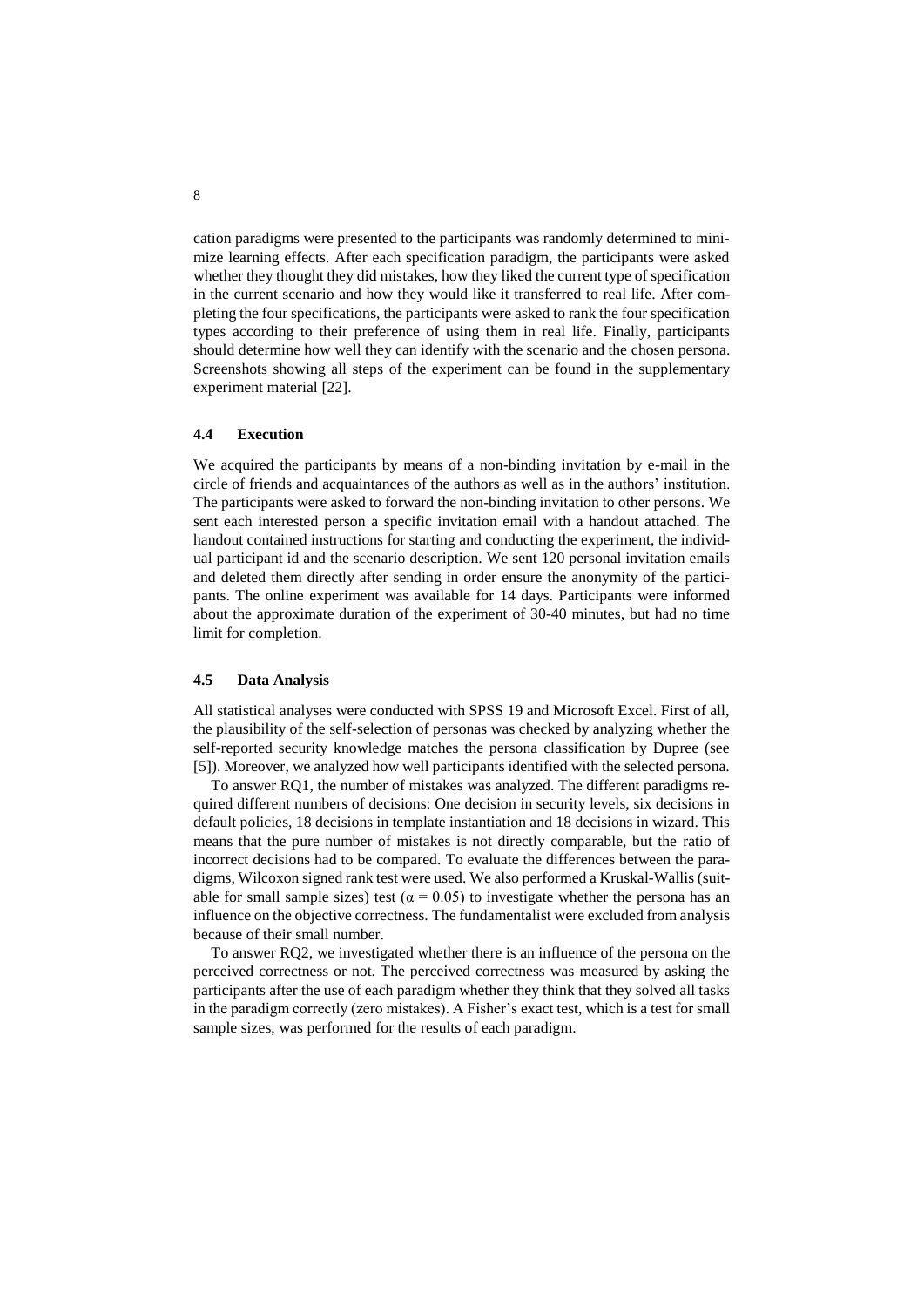## **5 RESULTS AND DISCUSSION**

### **5.1 Participant Description**

Out of 120 invitations sent, 61 persons finished the experiment with complete data sets. We did not find any indications that would have caused us to consider records as invalid. 43 percent of the participants are female. The participants' age ranges from 18 to 82 (M=40.54; SD=14.37). The majority of the participants (33 out of 61) hold a university degree as highest educational level, nine participants hold a doctoral degree, seven have an entrance qualification for higher education and eleven a secondary school leaving certificate as highest level of education. About half of the participants (54%) were related the authors' institution, 20 of them being scientific and eight non-scientific employees and five being students working with the authors' institution. 28 participants (46%) had no relation to the authors' institution. **[Table 1](#page-9-0)** shows the distribution of the personas chosen by the participants. The largest group with 34 percent of the participants is the persona amateur. The fundamentalists make up the smallest group with five percent. The ratio of the other personas varies between 18 and 23 percent.



<span id="page-8-0"></span>**Fig. 2.** Left: Knowledge to persona mapping | Right: Motivation to persona mapping

To verify the plausibility of the persona self-selection, we asked the participants to rate their IT security knowledge. The participants' security knowledge fits well to the chosen personas, except for the lazy experts (see **[Fig. 2](#page-8-0)** left side). Based on Dupree's categorization (see **[Fig.](#page-4-0) 1** right side), we expected the lazy experts to have higher selfestimated knowledge. The participants' security motivation fits to the model of Dupree as well (see **[Fig. 2](#page-8-0)** right side). Moreover, we asked the participants, how well the chosen persona matches them on a scale from 1 (Not very well, but it matched best out of the five options) to 5 (I can identify myself very well with the persona). The participants responded on average with a score of 3.75. Not a single person reported the value 1.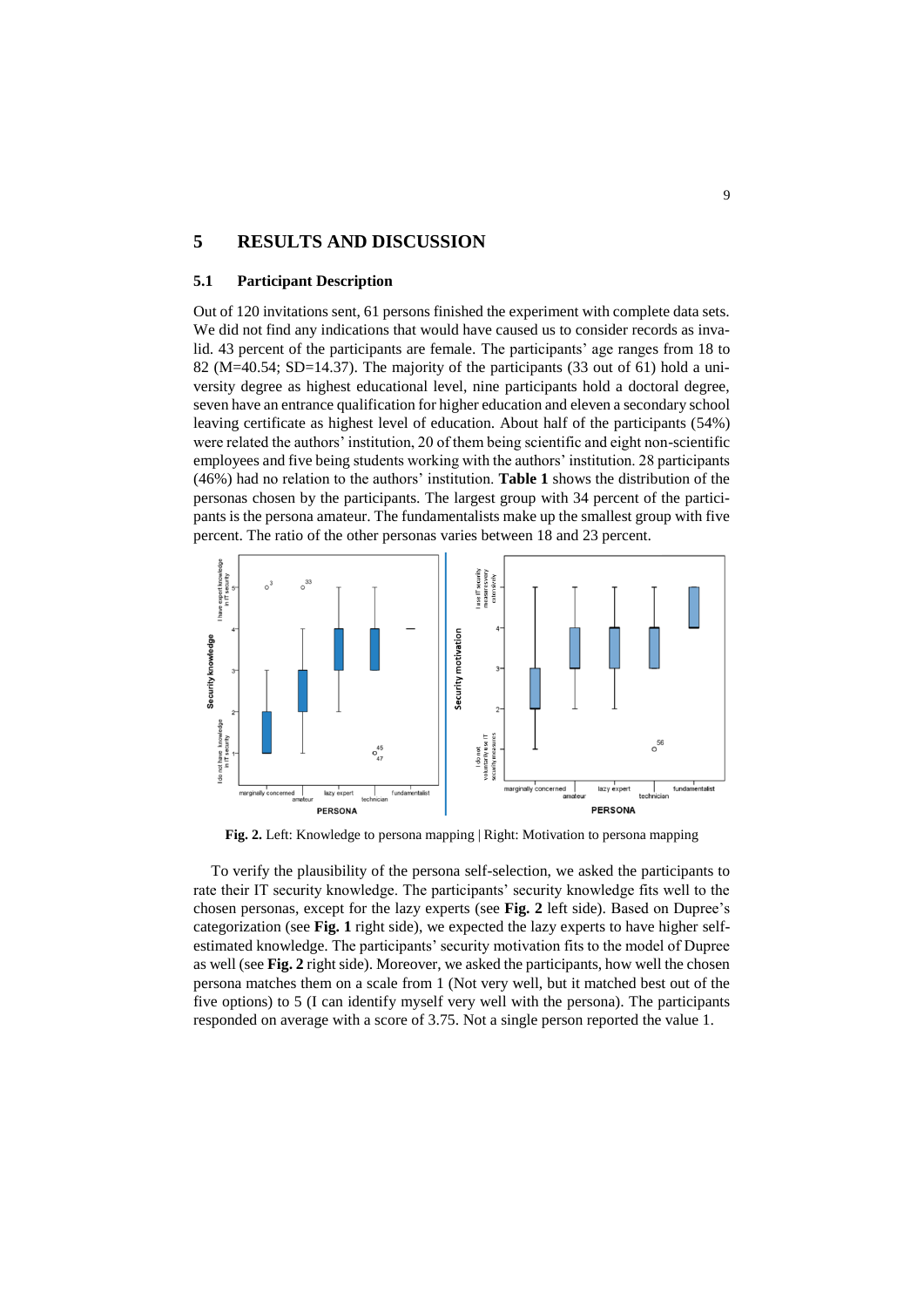**Table 1.** Chosen Personas

<span id="page-9-0"></span>

| Persona              | Number | Ratio | Persona               | Number | Ratio |
|----------------------|--------|-------|-----------------------|--------|-------|
| Marginally concerned |        | 20%   | Technician            |        | 23%   |
| Amateur              |        | 34%   | <b>Fundamentalist</b> |        | 5%    |
| Lazy expert          |        | 18 %  | Total                 | 61     |       |

#### **5.2 Experiment Results**

<span id="page-9-1"></span>The results regarding the objective correctness are presented first. Thereafter, the results of the perceived correctness in relation to the objective correctness are shown.

|                                                                                                                                                                                                                                                                               |                                                                                                          |                                  | Mistakes made in relation to decisions                                           |                  |                 |                         |        |  |
|-------------------------------------------------------------------------------------------------------------------------------------------------------------------------------------------------------------------------------------------------------------------------------|----------------------------------------------------------------------------------------------------------|----------------------------------|----------------------------------------------------------------------------------|------------------|-----------------|-------------------------|--------|--|
| paradigms correct<br><b>Jumber of partici-</b><br>n per persona<br>pants with al<br>Persona                                                                                                                                                                                   |                                                                                                          | % of participants<br>per persona |                                                                                  | Default Policies | Security Levels | nstantiatio<br>Template | Wizard |  |
|                                                                                                                                                                                                                                                                               |                                                                                                          |                                  | Degrees of Freedom                                                               | 6                | $\mathbf{1}$    | 18                      | 18     |  |
| Marginally<br>Concerned                                                                                                                                                                                                                                                       | 1/12                                                                                                     | 8.33%                            | <b>Average Mistakes</b>                                                          | 0.56             | 0.25            | 0.49                    | 0.50   |  |
|                                                                                                                                                                                                                                                                               |                                                                                                          |                                  | Std. Deviation                                                                   | 0.36             | 0.45            | 0.29                    | 0.29   |  |
|                                                                                                                                                                                                                                                                               |                                                                                                          | 19.05%                           | <b>Average Mistakes</b>                                                          | 0.12             | 0.05            | 0.12                    | 0.12   |  |
| Amateur                                                                                                                                                                                                                                                                       | 4/21                                                                                                     |                                  | Std. Deviation                                                                   | 0.22             | 0.22            | 0.16                    | 0.14   |  |
|                                                                                                                                                                                                                                                                               | 1/11                                                                                                     | 9.09%                            | <b>Average Mistakes</b>                                                          | 0.15             | 0.00            | 0.16                    | 0.21   |  |
| Lazy Expert                                                                                                                                                                                                                                                                   |                                                                                                          |                                  | Std. Deviation                                                                   | 0.26             | 0.00            | 0.16                    | 0.21   |  |
| Technician                                                                                                                                                                                                                                                                    | 4/14                                                                                                     | 36.36%                           | <b>Average Mistakes</b>                                                          | 0.17             | 0.00            | 0.15                    | 0.11   |  |
|                                                                                                                                                                                                                                                                               |                                                                                                          |                                  | Std. Deviation                                                                   | 0.27             | 0.00            | 0.25                    | 0.16   |  |
| Fundamentalist                                                                                                                                                                                                                                                                | 0/3                                                                                                      | 0%                               | <b>Average Mistakes</b>                                                          | 0.00             | 0.00            | 0.06                    | 0.13   |  |
|                                                                                                                                                                                                                                                                               |                                                                                                          |                                  | Std. Deviation                                                                   | 0.00             | 0.00            | 0.06                    | 0.08   |  |
| All participants                                                                                                                                                                                                                                                              | 10/61                                                                                                    | 16.39%                           | <b>Average Mistakes</b>                                                          | 0.22             | 0.07            | 0.20                    | 0.21   |  |
|                                                                                                                                                                                                                                                                               |                                                                                                          |                                  | Std. Deviation                                                                   | 0.31             | 0.25            | 0.25                    | 0.24   |  |
| Objective Correctness. Different aspects were taken into account in the analysis of the<br>objective correctness (see Table 2): First, we identified the number of the participants<br>with perfect objective correctness. Secondly, the concrete number of mistakes in rela- |                                                                                                          |                                  |                                                                                  |                  |                 |                         |        |  |
|                                                                                                                                                                                                                                                                               |                                                                                                          |                                  | tion to the decisions per paradigm were analyzed. Fewest mistakes were made with |                  |                 |                         |        |  |
|                                                                                                                                                                                                                                                                               | security levels. Seven percent of participants chose the wrong security level. In the                    |                                  |                                                                                  |                  |                 |                         |        |  |
| other three paradigms, which provided more decision options, about one in five deci-                                                                                                                                                                                          |                                                                                                          |                                  |                                                                                  |                  |                 |                         |        |  |
|                                                                                                                                                                                                                                                                               |                                                                                                          |                                  |                                                                                  |                  |                 |                         |        |  |
| sions were taken incorrectly. Thus, for the whole population of the experiment there is<br>no difference in objective correctness, except for a significant difference to the para-                                                                                           |                                                                                                          |                                  |                                                                                  |                  |                 |                         |        |  |
| digm security levels (compared to default: $z = 3.83$ , $p < 0.01$ , template: 4.22, $p < 0.01$ ,                                                                                                                                                                             |                                                                                                          |                                  |                                                                                  |                  |                 |                         |        |  |
|                                                                                                                                                                                                                                                                               |                                                                                                          |                                  |                                                                                  |                  |                 |                         |        |  |
| wizard: 4.35, p<0.01). Only 10 out of 61 participants made no mistakes, thus they<br>achieved 100 percent objective correctness in all paradigms.                                                                                                                             |                                                                                                          |                                  |                                                                                  |                  |                 |                         |        |  |
|                                                                                                                                                                                                                                                                               |                                                                                                          |                                  |                                                                                  |                  |                 |                         |        |  |
| The persona selection has a significant effect on the mistakes made in the paradigms                                                                                                                                                                                          |                                                                                                          |                                  |                                                                                  |                  |                 |                         |        |  |
|                                                                                                                                                                                                                                                                               | default policies ( $\chi^2$ = 13.88, p < 0.01), template instantiation ( $\chi^2$ =14.10, p < 0.01), and |                                  |                                                                                  |                  |                 |                         |        |  |
| wizard ( $\chi^2$ =17.04, p < 0.01), and also on the security levels ( $\chi^2$ =7.99, p < 0.05) but not                                                                                                                                                                      |                                                                                                          |                                  |                                                                                  |                  |                 |                         |        |  |

**Table 2.** Participants with 100% objective correctness and mistakes made by personas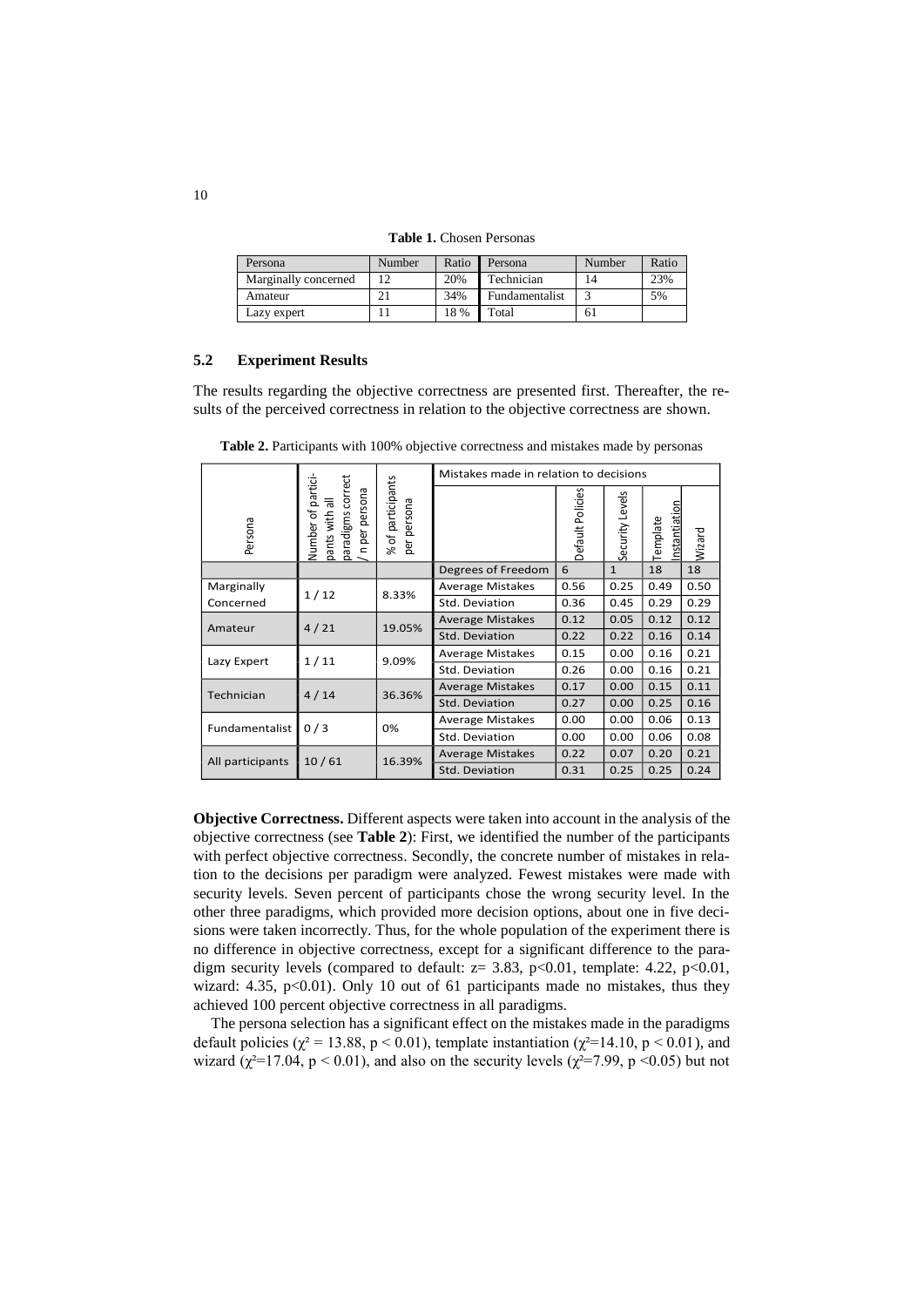that strong. The effect of the persona is likely given because of the significant difference of the marginally concerned to the other personas. For example, within the paradigm default policies, the amount of mistakes by the marginally concerned is significantly higher compared to the other personas (for each persona p<0.05). The effect sizes for all paradigms are strong  $(d< 0.6$ ; see details about the statistical results in the supplementary experiment material [\[22\]](#page-15-8)).

**Perceived Correctness in Relation to Objective Correctness.** We asked the participants after each paradigm they used, whether they think that they solved all tasks correctly. The experiment results provide that the persona selection does not influence the perceived correctness in any paradigm (template: p=0.96; default: p=0.87; security level:  $p=0.85$ ; wizard:  $p=0.62$ ). This means that there is no difference in how optimistic or pessimistic the participants of the different personas are regarding these paradigms. In our experiment, we aimed at identifying which paradigm suits best for a correct selfestimation (perceived correctness) regarding the objective correctness. A self-estimation of a privacy requirements specification is rated as correct, if the participant did zero mistakes and was confident about the perfect solution or if the participant did at least one mistake and was confident that he did mistakes. Overall, 42 participants thought that they used all paradigms correctly, however, only eight of them made indeed no mistakes in all paradigms. Twelve persons reported mistakes in one paradigm and two persons even in all four paradigms. Thus, the perceived correctness is very high, regardless of the many mistakes that were made. Only four persons had a too pessimistic self-estimation. **[Table 3](#page-10-0)** shows the correct estimations per paradigm for all participants and for each persona. Overall, the self-estimation was best with the security levels (78.7%) and worst with the wizard (29.5%). We found that more decisions during specification led to worse self-estimation.

|                             | <b>Default Policies</b> |      | Security Levels |               | Template<br>Instantiation |               | Wizard |               |
|-----------------------------|-------------------------|------|-----------------|---------------|---------------------------|---------------|--------|---------------|
|                             | P/N                     | $\%$ | P/N             | $\frac{0}{0}$ | P/N                       | $\frac{0}{0}$ | P/N    | $\frac{0}{0}$ |
| <b>Marginally Concerned</b> | 2/1                     | 25.0 | 8/1             | 75.0          | 1/2                       | 25.0          | 1/0    | 8.3           |
| Amateur                     | 12/1                    | 61.9 | 16/1            | 81.0          | 6/1                       | 33.3          | 6/1    | 33.3          |
| Lazy Expert                 | 7/2                     | 81.8 | 8/0             | 72.7          | 2/1                       | 27.3          | 1/2    | 27.3          |
| Technician                  | 8/1                     | 64.3 | 12/0            | 85.7          | 6/2                       | 57.1          | 6/1    | 50.0          |
| Fundamentalist              | 3/0                     | 100  | 2/0             | 66.7          | 1/0                       | 33.3          | 0/0    | 0.0           |
|                             | 32/5                    | 60.7 | 46/2            | 78.7          | 16/6                      | 36.1          | 14/4   | 29.5          |

<span id="page-10-0"></span>**Table 3.** Accuracy of perceived correctness (Correct positive (P) and negative (N) estimations)

**Comparison of Results regarding Personas.** The **marginally concerned** made using the security levels paradigm least mistakes and achieved best perceived correctness compared to other paradigms (Average Mistakes (AM): 25%, see **[Table 2](#page-9-1)**; Correct Estimations (CE): 75%, see **[Table 3](#page-10-0)**)). In all other paradigms, this group of people made more mistakes. The **amateurs** also achieved best results with the security levels (AM: 5%; CE: 81%). For the other paradigms, the AM values are equal at 12%. Regarding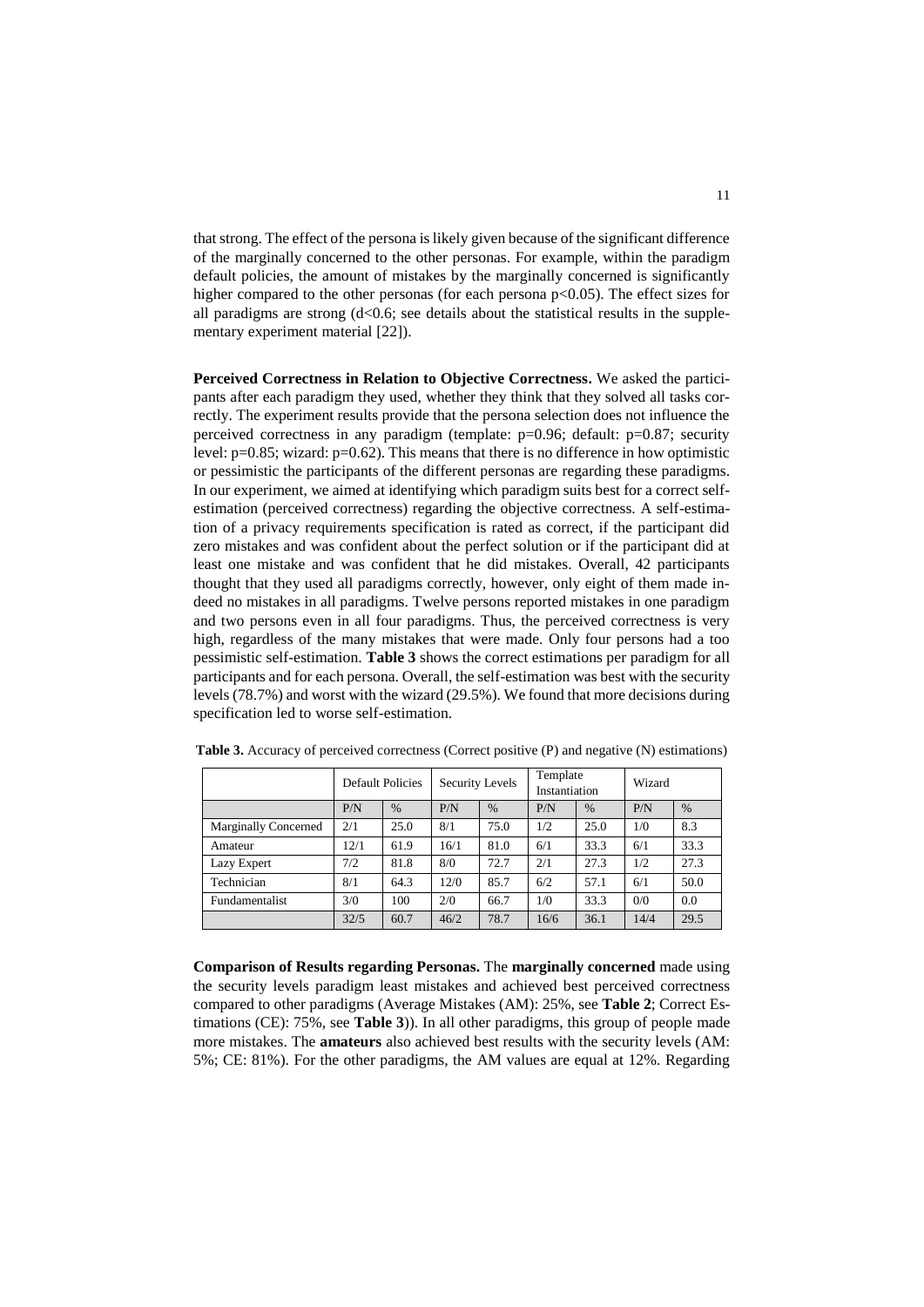the perceived correctness, participants assessed themselves rather good with the default policies (CE 61.9%). Amateurs did rather few mistakes with the paradigms template instantiation and wizard, but the self-assessment is worse than with other paradigms. The **technician** achieved as all other personas better results in the paradigms security levels (AM: 0%; CE: 86%) and default policies (AM: 17%; CE: 64%). However, the technicians achieved best values regarding the perceived correctness and rather low rates of mistakes for the paradigms template instantiation (AM: 15%; CE: 57%) and wizard (AM: 11%; CE: 50%). The **lazy experts** are described by Dupree as people with a high level of knowledge and low motivation in terms of security and privacy (see **[Fig.](#page-4-0) 1** right side). It is interesting to note that they performed worse than amateurs and technicians in many direct value comparisons. The values for the default policies (AM: 15%; CE: 81.8%) and security levels (AM: 0%; CE: 72.7%) are best. Since only three participants have chosen the persona **fundamentalist**, no conclusions can be made about this persona. Still, the results reflect the persona scheme of Dupree [\[5\]](#page-14-3).

#### **5.3 Threats to Validity**

We did not control the participants during or after the experiment, which is a threat to internal validity. We cannot exclude the possibility that the participants talked about the experiment with other participants before their participation, nor that the participants could not find the necessary information or concentration to solve the tasks adequately. Distraction might increase the number of mistakes. However, we adequately instructed participants with a text handout, a scenario video and instructions in various steps in the experiment as we would have done in a controlled setting. We did not find any hint for an inadequate introduction (e.g., in the feedback at the end of the experiment). Thus, we assess this threat as low. A participant who could not identify with the provided privacy requirements well, maybe had lower motivation to take effort in correctly using the paradigms in the experiment. This may negatively affect the objective correctness and is a threat to internal validity.

The experiment tried to represent the use of privacy requirements in real life. In reality, participants would have their own individual requirements. However, we had to preset the privacy requirements in order to measure the correctness as the discrepancy between the participants' results and the sample solution. Thus, we cannot be sure whether the same correctness values would be achieved in the real world with own privacy requirements. This poses a threat to external validity. The paradigm security levels in combination with the given tasks does most likely not reflect the reality since the preset tasks matched perfectly to one of the security levels. This is rarely the case in real life and therefore limits the external validity to some extent. However, we decided to propose a perfect solution, as the lack of the perfect match may have influenced the measured correctness and irritated the participants, which would have been a threat to internal validity. Furthermore, the experiment was conducted in a scenario that represents a single use case for privacy requirements (mono-operation bias). Further experiments that confirm our results in different scenarios would increase the generalization of the results and therefore the external validity. The number of participants per persona is quite small, especially the number of fundamentalists (three persons). In addition, a large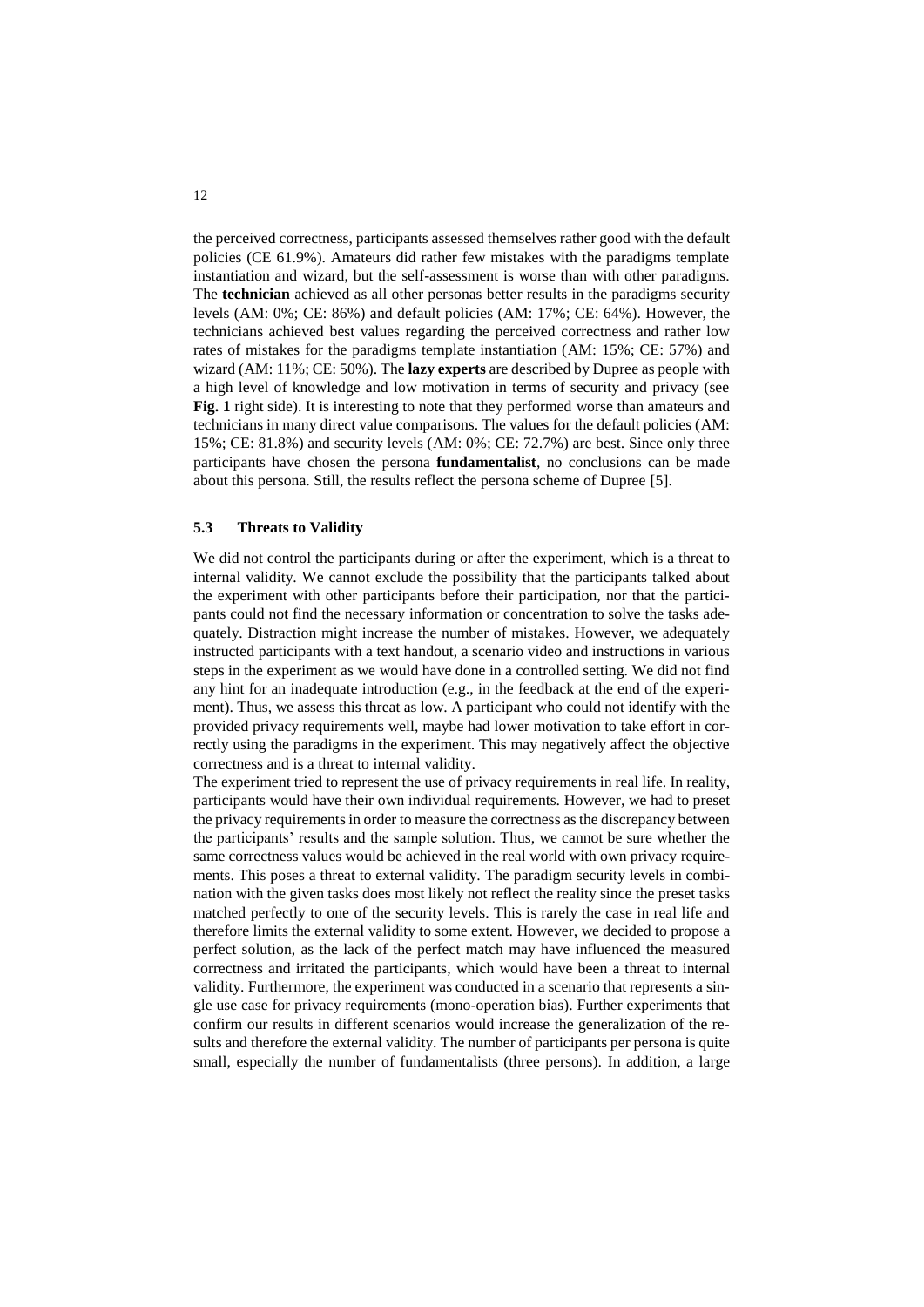number of participants are academics. This does not reflect the overall population. Those aspects are threats to external validity.

The selection of the specification paradigms is based on our observations of the paradigms most commonly used in practice. We cannot rule out the possibility that there are other paradigms that could lead to better results in a comparable experiment. This implies a threat to conclusion validity with respect to our recommendations of best suitable specification paradigms. For the specification of privacy requirements the participants use concrete 'tools', which are implementations of the specification paradigms. This mixes findings on specification paradigms and corresponding tools. To minimize this threat to conclusion validity, usability experts supported us to make the 'tools' as unobtrusive as possible. We discuss the generalizability of the experiment results in the following section.

#### **5.4 Discussion**

We wanted to investigate the relation between the selected persona and specification paradigm used in relation to objective correctness (RQ1) and self-estimation regarding perceived correctness (RQ2) with our research questions.

With respect to RQ1, we identified that all personas did least mistakes with the specification paradigm security levels. The number of mistakes related to decisions differs only marginally between the other paradigms. However, the persona marginally concerned differs significantly from the others with respect to objective correctness as they did more mistakes. The cumulated mistakes are higher than expected by the authors. This raises the question about the difficulty of the tasks to be solved. It was possible to solve all tasks without mistakes, because 10 out of 61 participants achieved the perfect objective correctness (zero mistakes in total). No one explained that he did not understand the tasks or the scenario in free text comments at the end of the experiment.

Regarding RQ2, we found that the perceived correctness is related to the number of decisions of a paradigm. More freedom led to worse perceived correctness in our experiment. However, there is no significant difference in how personas perform regarding perceived correctness in these paradigms. We did not expect that only few participants (8 out of 61) estimated perceived correctness rightly. Most of the others overestimated themselves and only four underestimated their correctness. Overestimation could in practice frustrate a user of privacy settings, as the system is not acting as expected. This could reduce trust in the privacy settings interface and its providing company. The participants underestimating their achieved correctness might appreciate the correct specification and the effect by the system, but they also might be frustrated because they have the feeling of not having control over the system.

Our experiment relies on the personas developed by Dupree [\[5\]](#page-14-3). We decided to go for these personas since they were developed based on empirical data. The personas mainly differ regarding motivation and security knowledge but also include more valuable information (e.g. valuing convenience more than security). Moreover, they contain concrete security behaviors such as use of strong passwords. We assume that such concrete information ease the self-classification compared to a scale with short statements, which are prone to a subjective interpretation (i.e. expert knowledge might be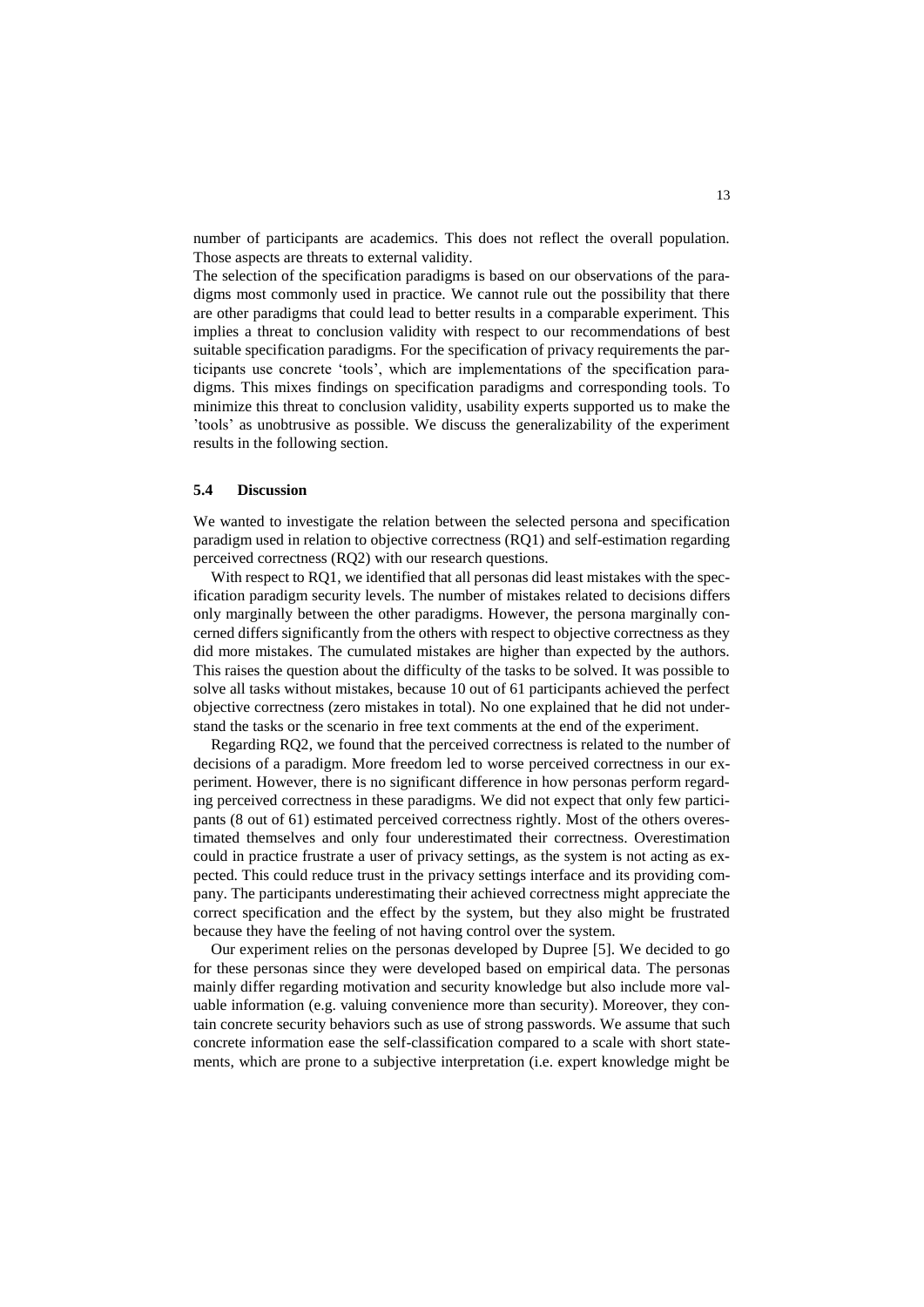interpreted differently). Our two questions in the experiment about security knowledge and motivation had the purpose to control whether the persona selection is reasonable. However, we do not consider these to questions as sufficient to replace the personas. In practice, it would be preferable to have a small selection questionnaire for the user to persona mapping. However, to the best of our knowledge, that does not exist.

In the study by Dupree [\[5\]](#page-14-3), the number of fundamentalists was the smallest by far, such as in our experiment. More fundamentalists are needed to draw conclusions about an appropriate specification paradigm. The other personas were represented by 11, 12, 14, and 21 participants, respectively. The numbers seem small as well but were enough to properly apply statistical analyses with the chosen tests. Nevertheless, the experiment need to be repeated with more participants to improve the generalizability of the results.

Many participants are academics or related to an academic work environment (69% academics, 54% employees of the authors' institution, 93% german-speaking participants). Obviously, the group of participants does not reflect the overall population (e.g., 15% academics in Germany). We cannot rule out that this had an influence on the results and a negative impact their generalizability. It seems unlikely to us that the level of education has a direct impact, but indirect effects seem reasonable. The level of education is related to certain jobs and interests and by this to knowledge about IT- security. More precise questions have to be asked in future to properly investigate the relation of education to correctness. Questions could be 'is your job related to IT-security or privacy?' and 'do you spend time in your spare time to learn about privacy?'

## **6 CONCLUSION AND FUTURE WORK**

In this article, we have shown that appropriate specification interfaces can be assigned to users to promote the correct specification of privacy requirements and to give users confidence that they have made the right decisions. To this end, we have categorized the common types of specification interfaces used in practice as specification paradigms and have them used by different user types (personas) according to predefined tasks within a scenario. Through the results, we can recommend specification paradigm assignments to personas to achieve the highest possible objective and perceived correctness. In summary, we can clearly recommend the security levels for all personas. In addition, amateurs, lazy experts and technicians performed well with default policies. In case of necessity for fine-grained specifications, template instantiation and wizard can be effective enough for technicians. Due to the small number of fundamentalists, we cannot give recommendations for this persona.

The main focus of the overall experiment is to identify potential for increasing effectiveness, efficiency and satisfaction of privacy policy specification interfaces for users. This paper shows that effectiveness can be increased for personas by the selection of the right specification paradigm. We show in [\[20\]](#page-15-0) that the specification paradigm also influences efficiency and satisfaction. In our results, effectiveness and efficiency of specification paradigms are aligned, satisfaction behaves contrary. People do not like "security levels" but perform efficiently and effectively with this paradigm. Vice versa,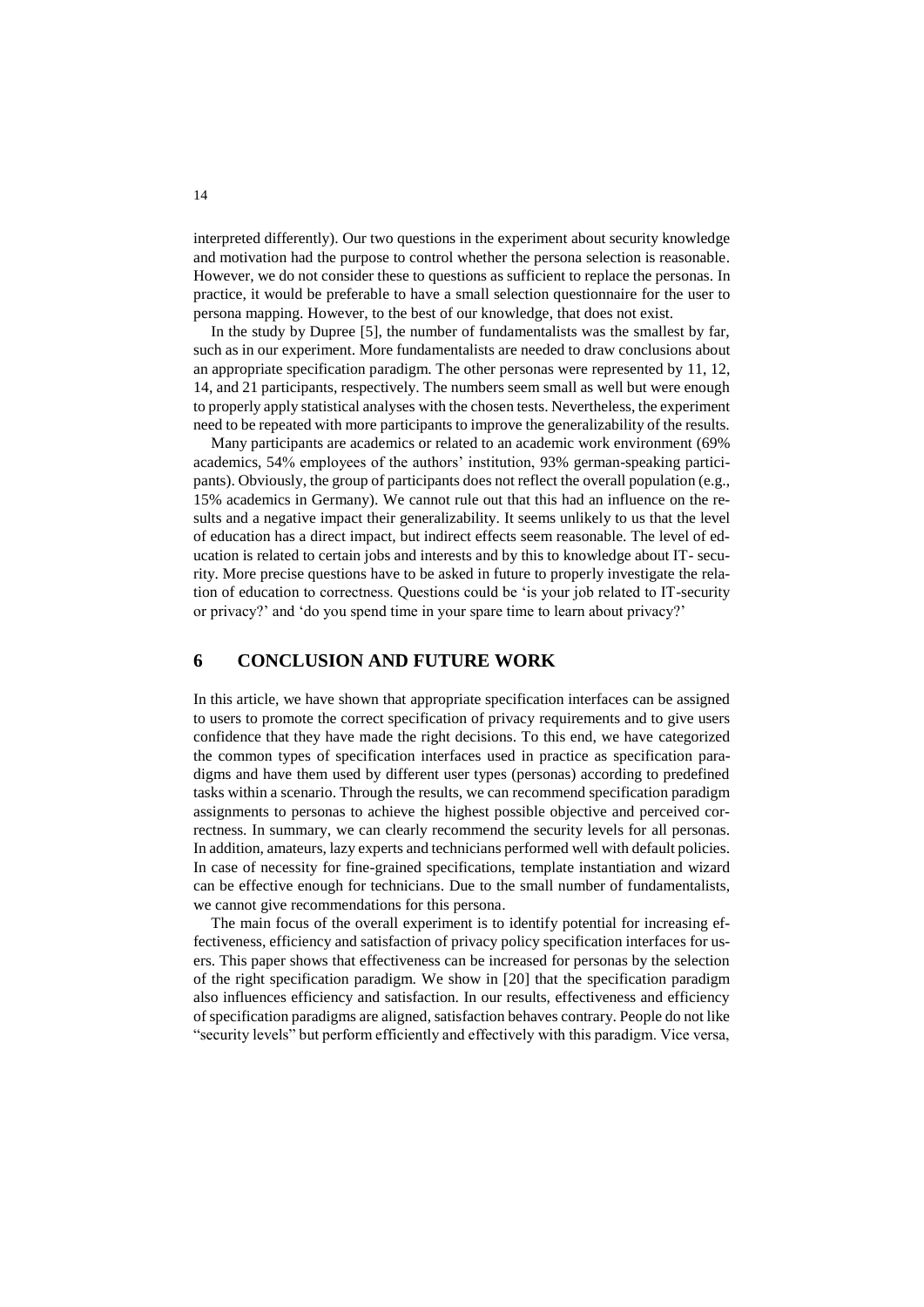people like the paradigms "wizard" and "template instantiation", but are more ineffective and inefficient with them. This poses a dilemma for the provider that needs to select the appropriate specification paradigm for the privacy specification interfaces of the own software product. High effectiveness and efficiency may be desired by users, however the low satisfaction with the paradigm may hinder users to specify privacy requirements at all. Contrary, a satisfying tool that leads to incorrect privacy settings may limit the trust in the provider. Besides that also other obligations might be fulfilled, such as legal requirements or the necessity of the provider to collect data due to the business model of the software product. Thus, with current results we cannot give generic recommendations for the specification paradigms selection. Providers must carefully balance pros and cons before selecting a paradigm based on the personas which best reflect the users.

To confirm our results, we need to perform non-exact replications of our experiment including a larger sample of participants from all user types and additional scenarios. We need to find out whether optimizations in the implementations of the paradigms can positively influence the objective and perceived correctness. Therefore, we also need to explore the use of additional paradigms and discuss the current look and feel as well as the interaction process of the used paradigms.

## **Acknowledgements**

The research presented in this paper is supported by the German Ministry of Education and Research projects "Nationales Referenzprojekt für IT-Sicherheit in der Industrie 4.0 (IUNO)" (grant number 16KIS0328) and "Transparente und selbstbestimmte Ausgestaltung der Datennutzung im Unternehmen (TrUSD)" (grant number 16KIS0898). The sole responsibility for the content of this paper lies with the authors.

## **References**

- <span id="page-14-0"></span>1. European Commission: Special Eurobarometer 431 - Data Protection. http://ec.europa.eu/commfrontoffice/publicopinion/archives/ebs/ebs\_431\_en.pdf (2015)
- <span id="page-14-1"></span>2. Symantec: State of Privacy Report 2015. https://www.symantec.com/content/en/us/about/presskits/b-state-of-privacy-report-2015.pdf (2015)
- <span id="page-14-2"></span>3. Rudolph, M., Feth, D., Polst, S.: Why Users Ignore Privacy Policies. A Survey and Intention Model for Explaining User Privacy Behavior. In: 19th International Conference on Human-Computer Interaction (HCII), Las Vegas, USA (2018)
- 4. Kumaraguru, P., Cranor, L.: Privacy indexes: a survey of Westin's studies. http://repository.cmu.edu/isr/856 (2005)
- <span id="page-14-3"></span>5. Dupree, J.L., Devries, R., Berry, D.M., Lank, E.: Privacy personas: clustering users via attitudes and behaviors toward security practices. Conference on Human Factors in Computing Systems, (2016)
- <span id="page-14-4"></span>6. Digman, J.M.: Personality Structure: Emergence of the Five-Factor Model. Annual Review of Psychology (1990)
- <span id="page-14-5"></span>7. Keirsey, D.: Please understand me 2. Prometheus Nemesis Book Company (1998)